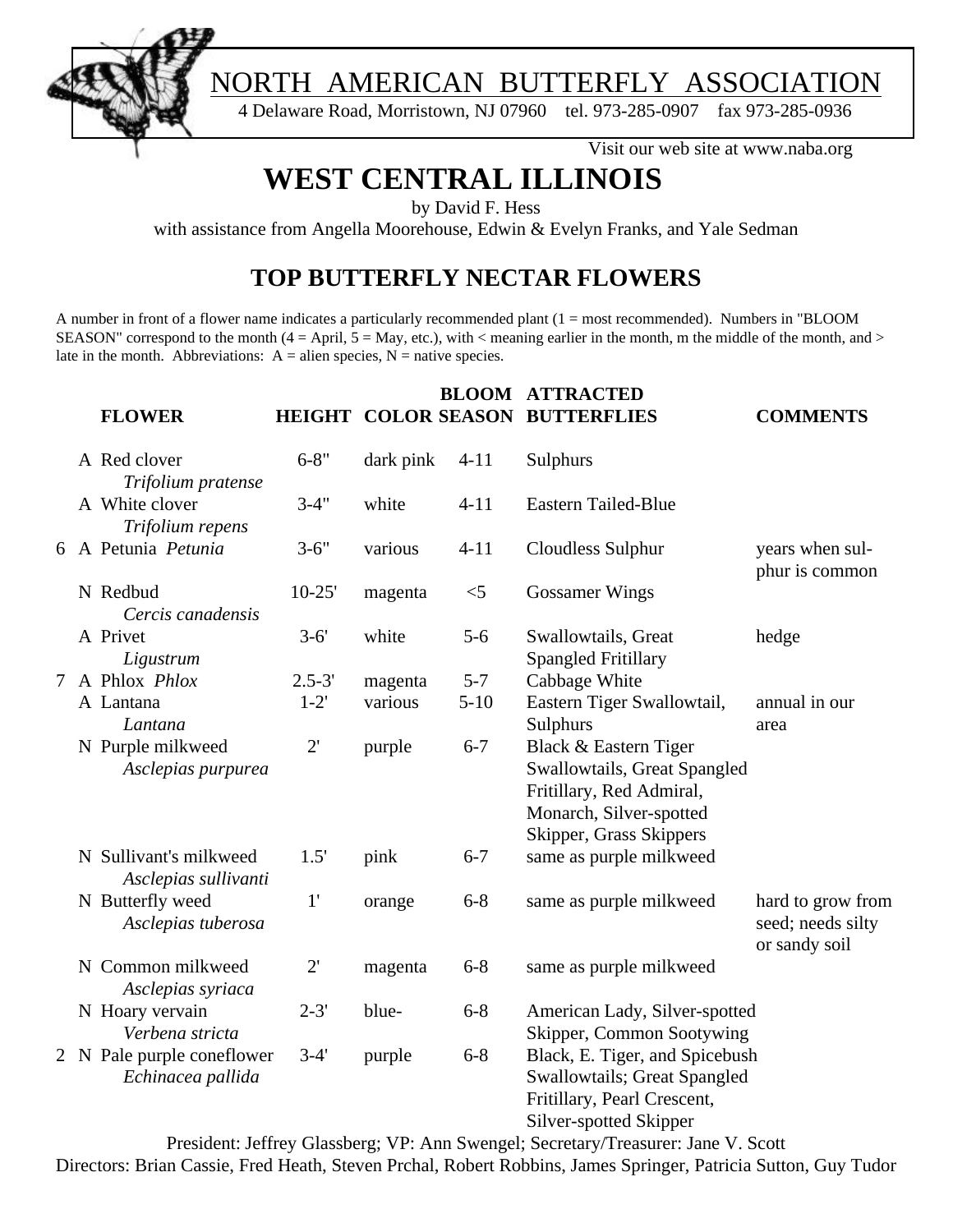### **TOP BUTTERFLY NECTAR FLOWERS**

(*continued*)

|   | <b>FLOWER</b>                               |              |                       |          | <b>BLOOM ATTRACTED</b><br>HEIGHT COLOR SEASON BUTTERFLIES                                                                                                                               | <b>COMMENTS</b>                    |
|---|---------------------------------------------|--------------|-----------------------|----------|-----------------------------------------------------------------------------------------------------------------------------------------------------------------------------------------|------------------------------------|
|   | 1 N Purple coneflower<br>Echinacea purpurea | $3-4'$       | purple                | $6 - 8$  | same as pale purple<br>coneflower                                                                                                                                                       |                                    |
|   | 5 A Butterfly bush<br>Buddleia davidii      | $3 - 5'$     | purple                | $7-9$    | Giant & E. Tiger Swallowtails;<br>Painted Lady, Common Buck-<br>eye, Monarch                                                                                                            |                                    |
|   | N Swamp milkweed<br>Asclepias incarnata     | 1'           | purple                | $7-9$    | same as purple milkweed                                                                                                                                                                 |                                    |
|   | 4 A Zinnia<br>Zinnia                        | $1-2'$       | various               | $7 - 10$ | Eastern Tiger and Black Swal-<br>lowtails, Sulphurs, Great<br>Spangled Fritillary, Painted<br>Lady, Common Buck-eye,<br>Monarch, Silver-spotted<br>Skipper, Fiery and Peck's<br>Skipper |                                    |
|   | N Blazingstar<br>Liatris                    | $1 - 2'$     | magenta               | $8-9$    | Silver-spotted Skipper,<br><b>Grass Skippers</b>                                                                                                                                        |                                    |
|   | N Rosinweed<br>Silphium integrifolium       | $4 - 5'$     | yellow                | $8-9$    | <b>Common Sootywing</b>                                                                                                                                                                 |                                    |
| 3 | N New England aster<br>Aster novae-angliae  | $3 - 5'$     | purple $\&$<br>orange | $8 - 10$ | American & Painted Ladies,<br>Red Admiral, Monarch                                                                                                                                      |                                    |
|   | N Rigid goldenrod<br>Solidago rigida        | $2^{\prime}$ | gold                  | $8 - 10$ | Monarch                                                                                                                                                                                 | better than N. E.<br>Aster!        |
|   |                                             |              |                       |          | Not flower nectar sources but sources of fruit (fallen and oozing) and sap for food:                                                                                                    |                                    |
|   | A Lilac<br>Syringa                          | $5 - 8'$     | purple                | 5        | <b>Question Mark, Eastern</b><br>Comma, Red Admiral                                                                                                                                     | sap source                         |
|   | A Apple<br>Malus                            | $15 - 30'$   | white                 | 5        | American Snout, Question<br>Mark, Eastern & Gray<br>Commas, Mourning Cloak,<br>Red Admiral, Red-spotted<br>Purple, Viceroy, Hackberry<br>& Tawny Emperors,                              | fruit source<br>August-<br>October |

| fruit source |
|--------------|
|              |
|              |
| fruit source |
|              |
|              |

Northern Pearly-eye,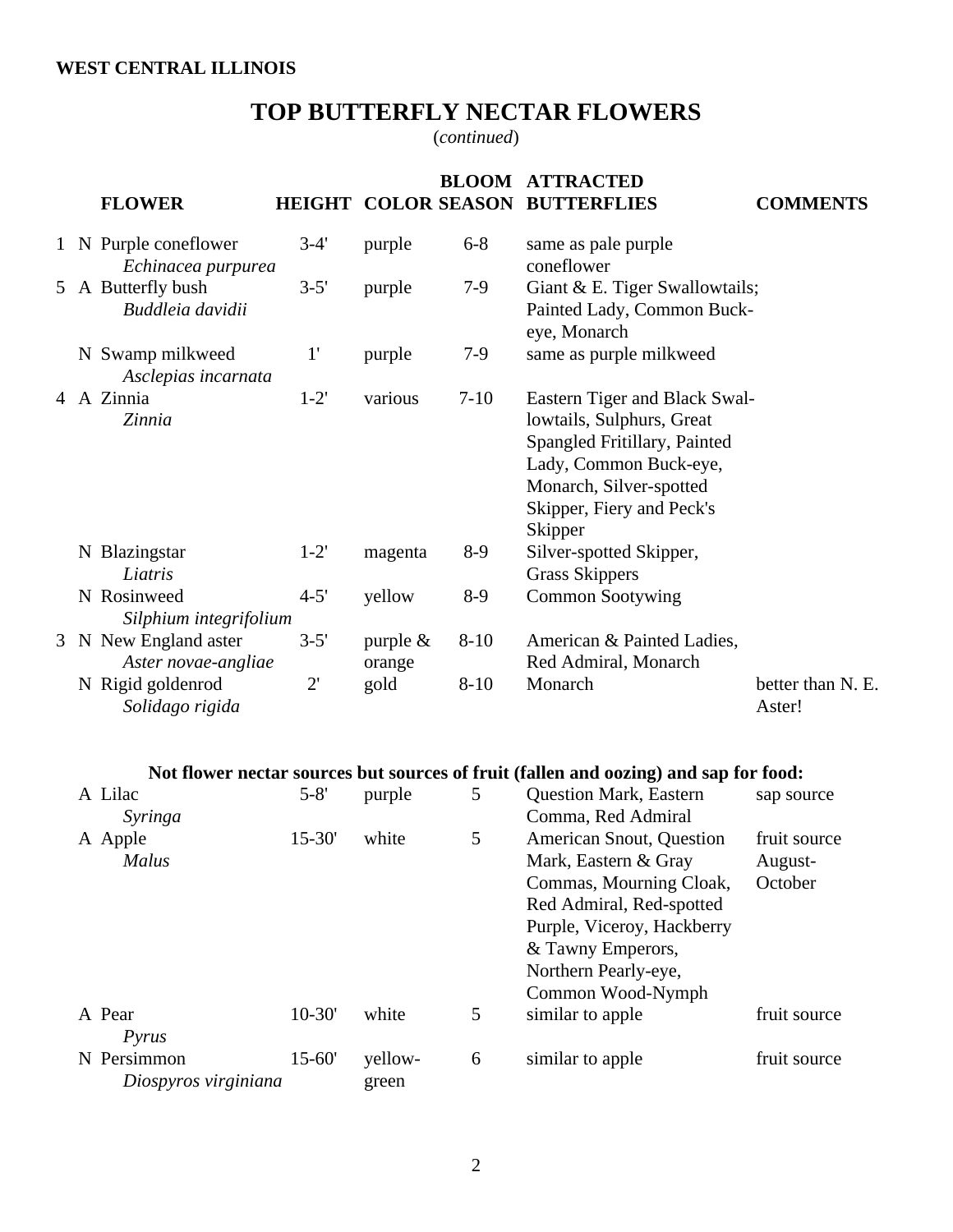#### **WEST CENTRAL ILLINOIS**

### **NECTAR FLOWERS THAT DON'T WORK IN THIS REGION**

Abbreviations:  $A =$  alien species,  $N =$  native species.

| <b>FLOWER</b>                             | <b>COMMENTS</b>                                                                                                                                                              |
|-------------------------------------------|------------------------------------------------------------------------------------------------------------------------------------------------------------------------------|
| N Gray-headed coneflower Ratibida pinnata | Unlike purple coneflower, butterflies rarely alight on this. This<br>(and asters) also crowd out purple coneflowers. Only sulphurs<br>(rarely) are on this flower.           |
| A Lilac Syringa                           | A source of sap, but flowers on the bushes in my yard don't<br>attract butterflies. Eastern Tiger Swallowtails and Red                                                       |
| A Snapdragon Antirrhinum                  | Admirals visit lilac flowers on bushes in other gardens.<br>Butterflies are rarely on this; occasionally visited by White-<br>lined Sphinx (a large, often day-flying moth). |

### **TOP CATERPILLAR FOOD PLANTS**

Abbreviations:  $A =$  alien species,  $N =$  native species.

#### **NAME HEIGHT BUTTERFLY CATERPILLARS**

| N Black locust                  | $15 - 60'$   | Silver-spotted Skipper                     |
|---------------------------------|--------------|--------------------------------------------|
| Robinia pseudoacacia            |              |                                            |
| A Broccoli, cabbage,            | $6 - 18"$    | Cabbage White                              |
| cauliflower (Cruciferae)        |              |                                            |
| N Common hoptree                | $6 - 15'$    | Giant and sometimes also Eastern           |
| Ptelea trifolia                 |              | <b>Tiger Swallowtails</b>                  |
| N Common milkweed               | $2^{\prime}$ | Monarch                                    |
| Asclepias syriaca               |              |                                            |
| N Currants Ribes                | $2 - 4'$     | Eastern & Gray Commas                      |
| A Dill Anethum graveolens2-2.5' |              | <b>Black Swallowtail</b>                   |
| N Dogwood Cornus                | $5 - 20'$    | Spring Azure                               |
| N Elm Ulmus                     | variable     | <b>Question Mark</b>                       |
| N Golden Alexanders             | $2 - 3'$     | <b>Black Swallowtail</b>                   |
| Zizia aurea                     |              |                                            |
| N Grasses (Poaceae)             | variable     | Fiery Skipper                              |
| N Hackberry Celtis              | $1.5 - 70'$  | American Snout, Hackberry & Tawny Emperors |
| N Lambs quarters                | $2 - 3'$     | Common Sootywing,                          |
| Chenopodium album               |              | <b>Hayhurst's Scallopwing</b>              |
| N Narrowleaf plantain           | 6"           | Common Buckeye                             |
| Plantago                        |              |                                            |
| N Native docks Rumex            | $1-2'$       | Coppers                                    |
| N New England aster             | $3 - 5'$     | Pearl Crescent                             |
| Aster novae-angliae             |              |                                            |
| A Parsley                       | $3 - 6"$     | <b>Black Swallowtail</b>                   |
| Petroselinum hortense           |              |                                            |
|                                 |              |                                            |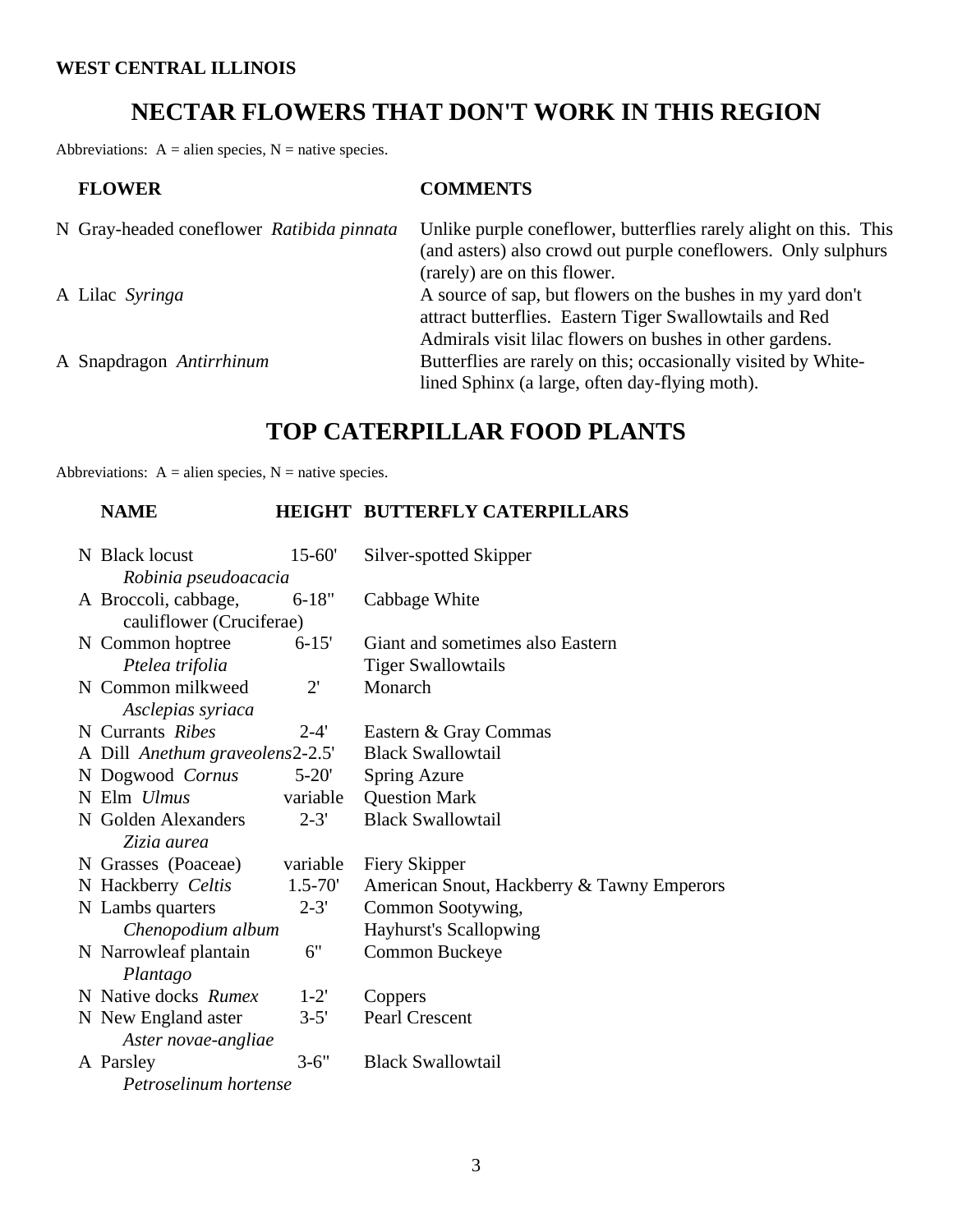### **TOP CATERPILLAR FOOD PLANTS**

(*continued*)

#### **NAME HEIGHT BUTTERFLY CATERPILLARS**

| N Partridge pea                | $1 - 3'$   | Cloudless Sulphur, Little Yellow |
|--------------------------------|------------|----------------------------------|
| Cassia fascicularis            |            |                                  |
| N Pawpaw Asimina triloba 8-20' |            | Zebra Swallowtail                |
| N Pipevine                     | $0.5 - 2'$ | Pipevine Swallowtail             |
| Aristolochia macrophylla       |            |                                  |
| N Prickly ash                  | $3-6'$     | Giant Swallowtail                |
| Zanthoxylum americana          |            |                                  |
| N Redbud                       | $10-25'$   | Silver-spotted Skipper           |
| Cercis canadensis              |            |                                  |
| A Red clover                   | $6 - 8"$   | Sulphurs                         |
| Trifolium pratense             |            |                                  |
| N Sassafras                    | $10 - 40'$ | Spicebush Swallowtail            |
| Sassafras albidum              |            |                                  |
| N Swamp milkweed               | 1'         | Monarch                          |
| Asclepias incarnata            |            |                                  |
| N Violets Viola                | $3 - 6"$   | Variegated Fritillary            |
| A White clover                 | $3 - 4"$   | Eastern Tailed-Blue              |
| Trifolium repens               |            |                                  |
| N Wild black cherry            | $10-60'$   | Eastern Tiger Swallowtail        |
| Prunus serotina                |            |                                  |
| N Willow Salix                 | 5-40'      | Mourning Cloak, Viceroy          |

### **COMMON BUTTERFLIES FOR YOUR GARDEN & YARD**

A number in front of a butterfly name indicates a particularly likely species  $(1 = most expected to be seen)$ . Numbers in "FLIGHT PERIOD" and "CATERPILLAR SEASON" correspond to the month (4 = April, 5 = May, etc.), with < meaning earlier in the month, m the middle of the month, and > late in the month.

| <b>NAME</b>                                    | <b>FLIGHT</b><br><b>PERIOD</b> | <b>CATERPILLAR</b><br><b>SEASON</b> | <b>CATERPILLAR</b><br><b>FOOD PLANTS</b>   | <b>COMMENTS</b>                                       |
|------------------------------------------------|--------------------------------|-------------------------------------|--------------------------------------------|-------------------------------------------------------|
| 5 Black Swallowtail<br>Papilio polyxenes       | $4 - 10$                       | $4 - 10$                            | Dill, parsley, wild<br>carrot, and related | On coneflowers<br>and zinnia                          |
| 2 Eastern Tiger Swallowtail<br>Papilio glaucus | $4 - 10$                       | $4 - 10$                            | Wild black cherry,<br>hoptree, tuliptree   | Very common                                           |
| 4 Cabbage White Pieris rapae                   | $3 - 11$                       | $3 - 11$                            | Cabbage family                             | Abundant                                              |
| Clouded Sulphur Colias philodice               | $4-12$                         | $4 - 11$                            | Clover                                     | On zinnia                                             |
| 3 Orange Sulphur<br>Colias eurytheme           | $4 - 12$                       | $4 - 11$                            | Clover, alfalfa                            | Most common<br>sulphur                                |
| Cloudless Sulphur<br>Phoebis sennae            | $6 - 11$                       | $6 - 10$                            | Partridge pea, senna                       | On petunia, zin-<br>nia, trumpetvine<br>morning glory |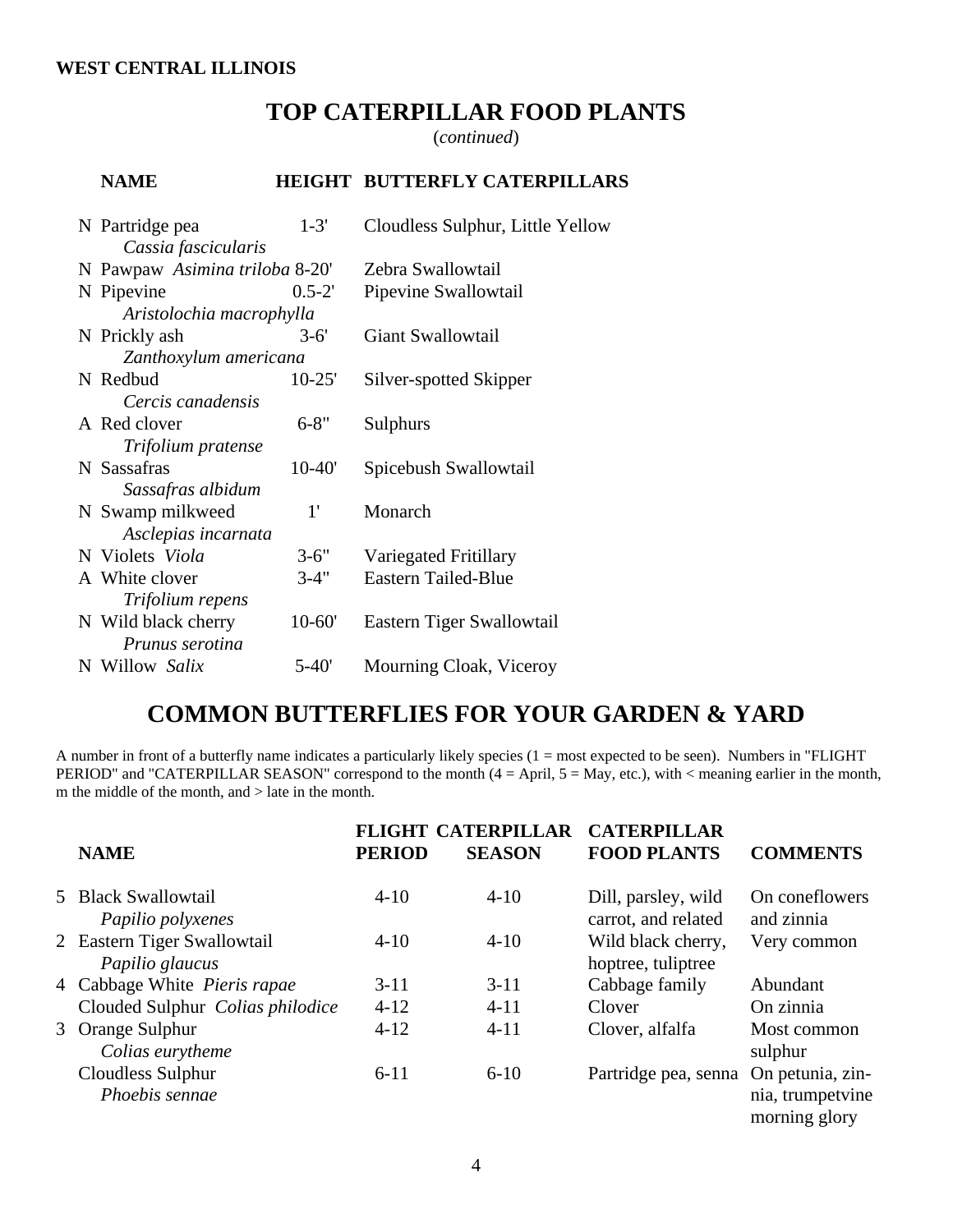## **COMMON BUTTERFLIES FOR YOUR GARDEN & YARD**

(*continued*)

|   | <b>NAME</b>                                         | <b>PERIOD</b> | <b>FLIGHT CATERPILLAR</b><br><b>SEASON</b> | <b>CATERPILLAR</b><br><b>FOOD PLANTS</b> | <b>COMMENTS</b>                 |
|---|-----------------------------------------------------|---------------|--------------------------------------------|------------------------------------------|---------------------------------|
|   | Eastern Tailed-Blue Everes comyntas                 | $5 - 11$      | $4 - 11$                                   | Legumes                                  | Common on lawn                  |
|   | 'Summer' Spring Azure<br>Celastrina ladon neglecta  | $4-9$         | $4 - 10$                                   | Dogwoods & others                        | Common passing<br>through       |
| 7 | <b>Great Spangled Fritillary</b><br>Speyeria cybele | $6-9$         | $5-10$                                     | Violets                                  | On coneflowers<br>and zinnias   |
|   | 8 Pearl Crescent Phyciodes tharos                   | $4 - 11$      | $4 - 11$                                   | Asters                                   | Common                          |
|   | <b>Question Mark</b><br>Polygonia interrogationis   | $4 - 11$      | $4 - 11$                                   | Elms                                     | Likes rotten fruit              |
|   | Eastern Comma<br>Polygonia comma                    | $3 - 11$      | $4 - 11$                                   | Elms, currants, hops Likes sap, apple    | orchards                        |
|   | <b>Mourning Cloak</b><br>Nymphalis antiopa          | $4 - 11$      | $4 - 10$                                   | Willows,<br>cottonwoods                  | Likes sap, apple<br>orchards    |
|   | Painted Lady<br>Vanessa cardui                      | $5 - 11$      | $6 - 11$                                   | Thistles, hollyhocks                     | Abundant every<br>3-6 years     |
|   | 6 Red Admiral<br>Vanessa atalanta                   | $4 - 10$      | $4 - 11$                                   | <b>Nettles</b>                           | On asters, apple<br>fruits      |
|   | Common Buckeye<br>Junonia coenia                    | $6 - 11$      | $6 - 11$                                   | Plantains,<br>snapdragons                | Common some<br>years            |
|   | Red-spotted Purple<br>Limenitis arthemis astyanax   | $6-9$         | $5 - 10$                                   | Various shade trees                      | Around rotten<br>apples         |
|   | Hackberry Emperor<br>Asterocampa celtis             | $6-9$         | $5 - 10$                                   | Hackberry, elm                           | Around apple<br>trees           |
|   | <b>Tawny Emperor</b><br>Asterocampa clyton          | $6-9$         | $5 - 10$                                   | Hackberry, elm                           | Around apple<br>trees           |
|   | 1 Monarch<br>Danaus plexippus                       | $5 - 11$      | $5 - 11$                                   | Milkweeds                                | Common to<br>abundant           |
|   | 10 Silver-spotted Skipper<br>Epargyreus clarus      | $5-9$         | $4-9$                                      | Redbud, black<br>locust                  | Most common<br>skipper in yards |
|   | Common Checkered-Skipper<br>Pyrgus communis         | $4 - 11$      | $5 - 11$                                   | Hollyhocks                               | Rare before<br>July-August      |
|   | <b>Common Sootywing</b><br>Pholisora catullus       | $6-9$         | $5-9$                                      | Lambs quarters                           | frequent in<br>gardens          |
|   | Fiery Skipper Hylephila phyleus                     | $7 - 10$      | $7 - 10$                                   | Grasses                                  | On aster, zinnia                |
|   | Peck's Skipper Polites peckius                      | $5 - 10$      | $5 - 10$                                   | Grasses                                  | On aster, zinnia                |
|   | Tawny-edged Skipper<br>Polites themistocles         | $5 - 10$      | $5 - 10$                                   | Grasses                                  | On aster, zinnia,<br>marigold   |
|   | Sachem<br>Atalopedes campestris                     | $6 - 11$      | $5 - 11$                                   | Grasses                                  | On aster, zinnia,<br>marigold   |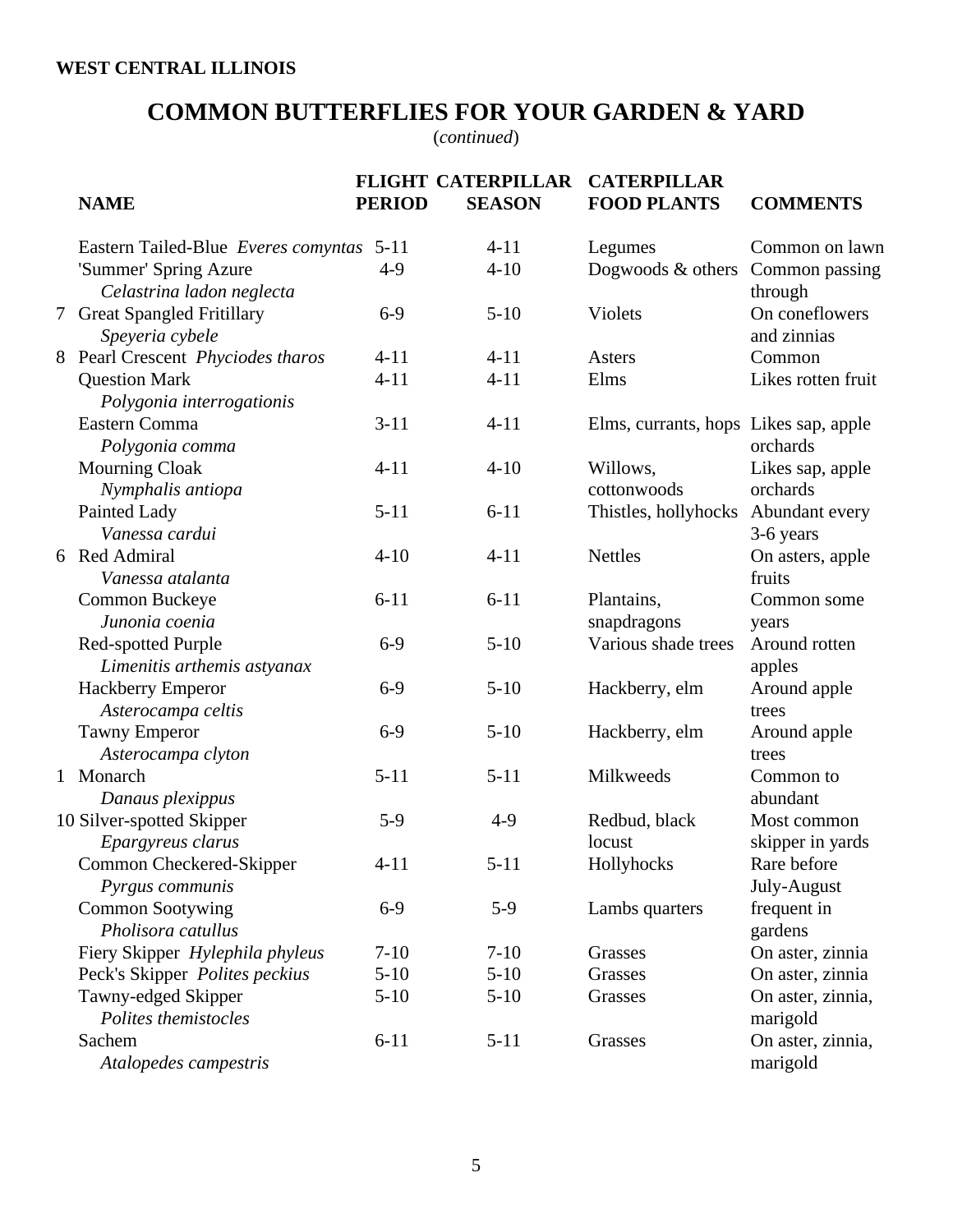#### **WEST CENTRAL ILLINOIS**

### **LOCAL & UNUSUAL BUTTERFLIES FOR YOUR GARDEN & YARD**

Numbers in "FLIGHT PERIOD" and "CATERPILLAR SEASON" correspond to the month (4 = April, 5 = May, etc.), with < meaning earlier in the month, m the middle of the month, and  $>$  late in the month.

|                                                           |               | FLIGHT CATERPILLAR CATERPILLAR |                    |                                             |
|-----------------------------------------------------------|---------------|--------------------------------|--------------------|---------------------------------------------|
| <b>NAME</b>                                               | <b>PERIOD</b> | <b>SEASON</b>                  | <b>FOOD PLANTS</b> | <b>COMMENTS</b>                             |
| Pipevine Swallowtail Battus philenor 5-10                 |               | $4 - 10$                       | Pipevines          | Seen twice in yard                          |
| Zebra Swallowtail Eurytides marcellus 4-8                 |               | $4-9$                          | Pawpaw             | Seen once in yard                           |
| Giant Swallowtail Papilio cresphontes 6-9                 |               | $5-9$                          | Prickly ash        | Seen once in Aug.                           |
| Spicebush Swallowtail Papilio troilus 5-9                 |               | $4-9$                          | <b>Sassafras</b>   | On coneflower                               |
| Southern Dogface Colias cesonia                           | $5 - 10$      | $5 - 10$                       | Amorpha            | Seen once in yard                           |
| Little Yellow Eurema lisa                                 | $6-9$         | $5-9$                          | Partridge pea      | A few times in yard                         |
| Dainty Sulphur Nathalis iole                              | $4 - 10$      | $6 - 10$                       | Chick-, sneezeweed | A few times in yard                         |
| Bronze Copper Lycaena hyllus                              | $5 - 10$      | $4 - 10$                       | Native docks       | Once in garden                              |
| Banded Hairstreak Satyrium calanus                        | $6 - 7$       | $5 - 8$                        | Oaks               | Seen once in yard                           |
| 'Oliver' Juniper Hairstreak<br>Callophrys gryneus gryneus | $4 - 7$       | $4 - 8$                        | Eastern red cedar  | Three times in yard;<br>may perch on spruce |
| Gray Hairstreak Strymon melinus                           | $6-9$         | $5-9$                          | Legumes            | Several times in yard                       |
| <b>American Snout</b>                                     | $6 - 9$       | $5 - 10$                       | Hackberry          | Around apple                                |
| Libytheana carinenta                                      |               |                                |                    | trees                                       |
| Variegated Fritillary                                     | $6 - 11$      | $5 - 11$                       | Violets            | Occasionally on                             |
| Euptoieta claudia                                         |               |                                |                    | zinnias, asters                             |
| Meadow Fritillary Boloria bellona                         | $4 - 10$      | $4 - 10$                       | <b>Violets</b>     | Seen once in yard                           |
| Gorgone Checkerspot<br>Chlosyne gorgone                   | $5 - 10$      | $4 - 10$                       | Sunflowers         | Seen twice in yard                          |
| Silvery Checkerspot Chlosyne nycteis                      | $5-9$         | $4 - 10$                       | Sunflowers, asters | Not seen recently                           |
| American Lady                                             | $4 - 10$      | $4 - 11$                       | Everlastings       | Occasional, on                              |
| Vanessa virginiensis                                      |               |                                |                    | asters, vervain                             |
| Gray Comma                                                | $6 - 11$      | $5 - 11$                       | Gooseberry, elms   | Seen three times on                         |
| Polygonia progne                                          |               |                                |                    | apples (fruit) $&$ sap                      |
| Viceroy                                                   | $6-9$         | $5 - 10$                       | Poplars, willows   | Seen three times                            |
| Limenitis archippus                                       |               |                                |                    | around apples                               |
| Northern Pearly-eye                                       | $6-9$         | $5 - 10$                       | Grasses            | Several times near                          |
| Enodia anthedon                                           |               |                                |                    | apples and shade                            |
| Little Wood-Satyr                                         | $5 - 7$       | $4 - 8$                        | Grasses            | Once in yard                                |
| Megisto cymela                                            |               |                                |                    |                                             |
| Common Wood-Nymph                                         | $7-9$         | $5 - 10$                       | Grasses            | Around apples                               |
| Cercyonis pegala                                          |               |                                |                    |                                             |
| <b>Hayhurst's Scallopwing</b>                             | $5-9$         | $5-9$                          | Lambs quarters     | Seen twice in yard                          |
| Staphylus hayhurstii                                      |               |                                |                    |                                             |
| Juvenal's Duskywing                                       | $4 - 5$       |                                | Oaks               | Only seen 2-3                               |
| Erynnis juvenalis                                         |               |                                |                    | times in yard                               |
| Least Skipper Ancyloxypha numitor                         | $6-9$         | $5-9$                          | Grasses            | On Mexican heather                          |
| Delaware Skipper Anatrytone logan                         | $6-9$         | $5-9$                          | Grasses            | Once in garden                              |
| Crossline Skipper Polites origenes                        | $5 - 8$       | $5 - 8$                        | Grasses            | Once in yard                                |
|                                                           |               |                                |                    |                                             |